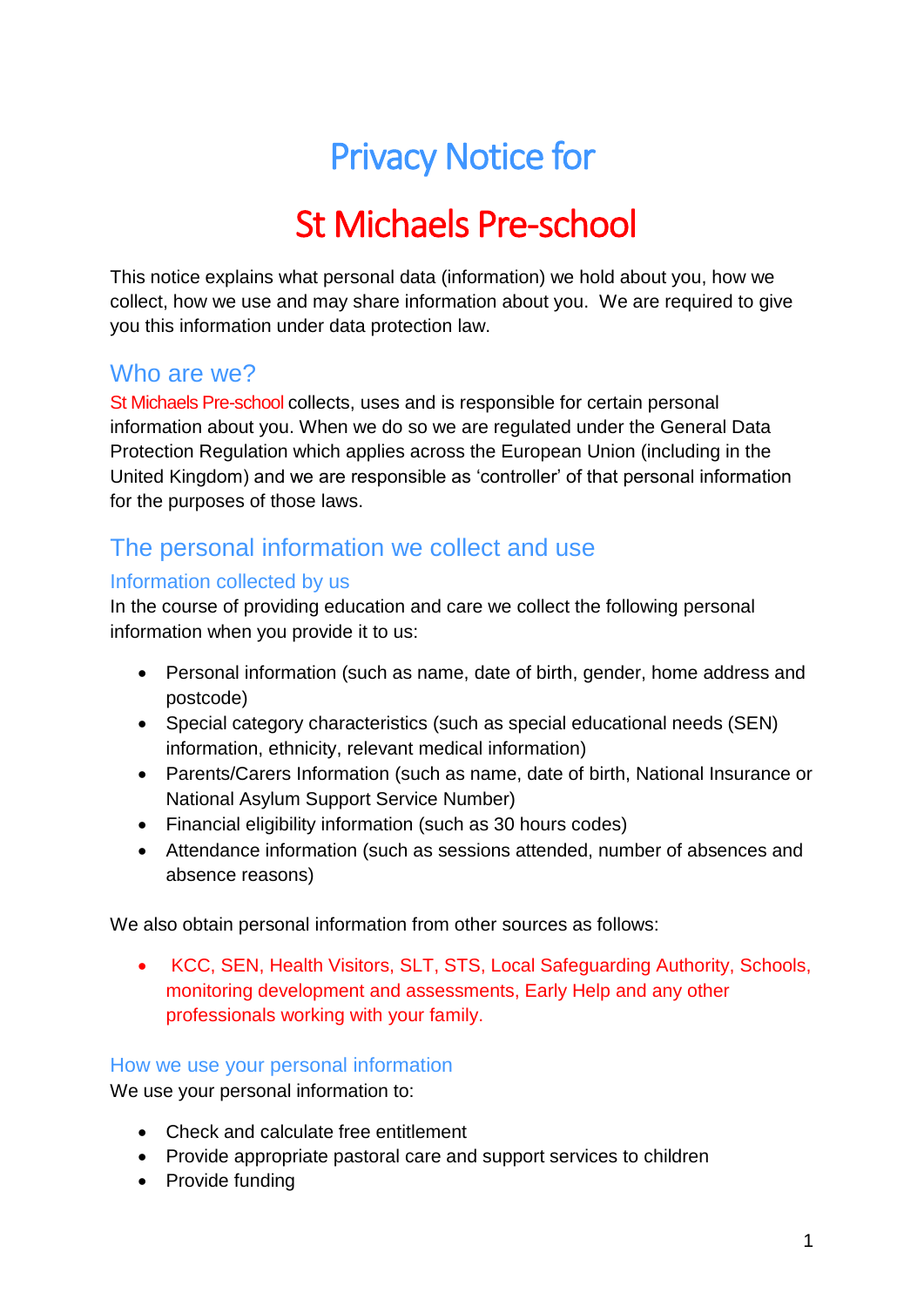- Provide advice, support and guidance to the setting
- Enable financial and policy compliance checks of the setting
- Assess and improve the quality of our services
- Comply with the law regarding data sharing
- Safeguard children

#### How long your personal data will be kept

We will hold financial information securely and retain it for 7 years, after which the information is archived or securely destroyed.

We will hold your personal information securely and retain it from the child /young person's date of birth until they reach the age of 25, after which the information is archived or securely destroyed.

#### Reasons we can collect and use your personal information

We collect and use personal information to comply with our legal obligations under section 537A of the Education Act 1996, section 83 of the Children Act 1989, and to carry out tasks in the public interest. If we need to collect special category (sensitive) personal information, we rely upon reasons of substantial public interest (equality of opportunity or treatment).

#### Who we share your personal information with

- Department for Education (DfE) (statutory for early years funding and policy monitoring)
- Kent County Council Management Information & Finance (to provide funding)
- Other local authorities, or other early years settings, to resolve duplicate claims and funding queries
- Kent County Council teams working to improve outcomes for children and young people
- Commissioned providers of local authority services (such as education services)
- Local multi-agency forums which provide SEND advice, support and guidance (such as EY Local Inclusion Forum Team (EY LIFT))
- Schools that you attend after leaving us
- Partner organisations signed up to the Kent & Medway Information Sharing Agreement, where necessary, which may include Police, school nurses, doctors and mental health workers and Kent Community Health NHS Foundation Trust
- Contracted providers of services (such as external photographers and catering providers) where consent has been given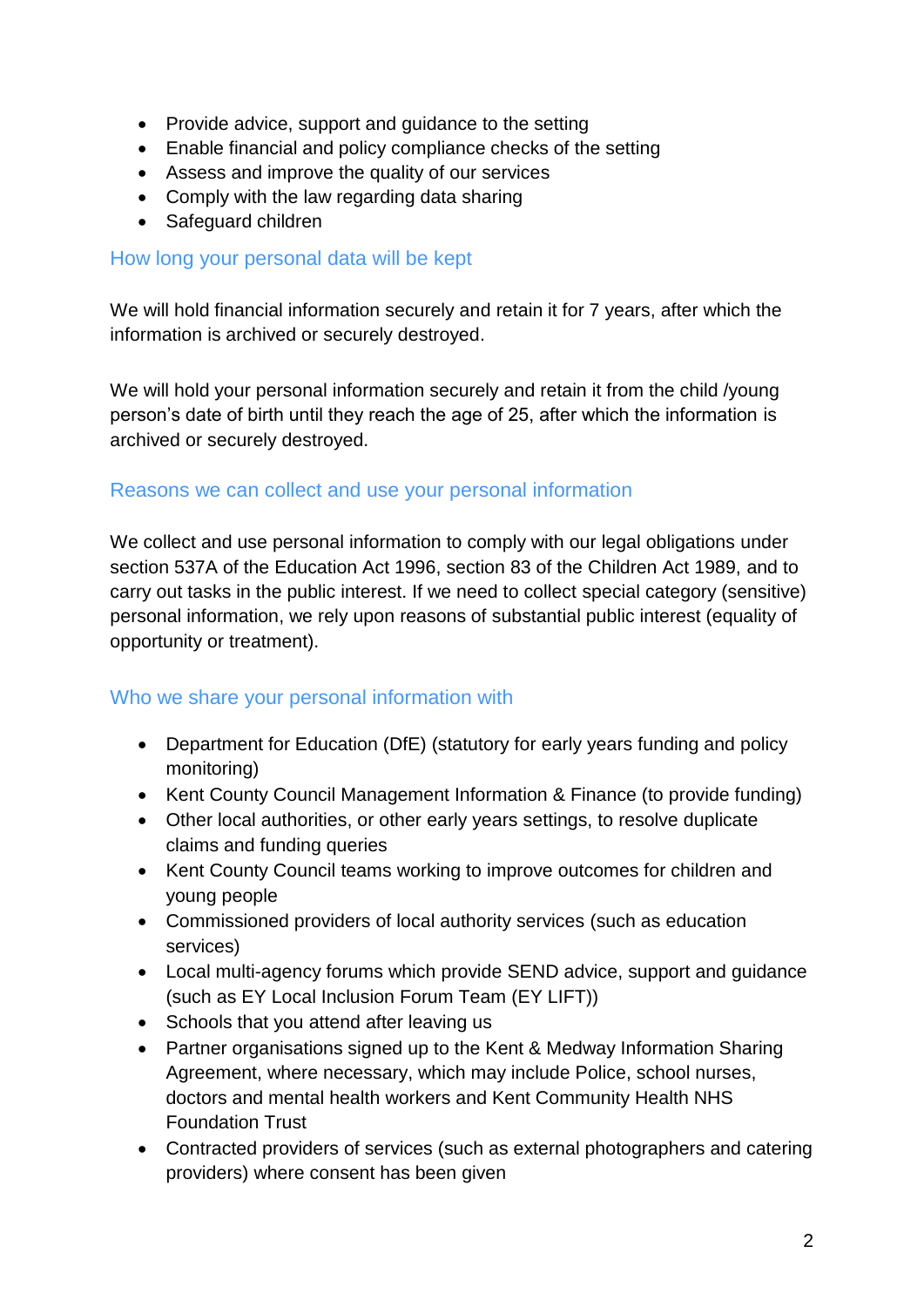We will share personal information with law enforcement or other authorities if required by applicable law.

#### **The National Pupil Database (NPD)**

We are required by law, to provide information about our pupils to the DfE as part of statutory data collections such as the school census and early years' census. Some of this information is then stored in the NPD. The law that allows this is the Education (Information About Individual Pupils) (England) Regulations 2013.

The NPD is owned and managed by the DfE and contains information about pupils in schools in England. It provides invaluable evidence on educational performance to inform independent research, as well as studies commissioned by the DfE. It is held in electronic format for statistical purposes. This information is securely collected from a range of sources including schools, local authorities and awarding bodies.

The DfE may share information about our pupils from the NPD with third parties who promote the education or well-being of children in England by:

- conducting research or analysis
- producing statistics
- providing information, advice or guidance

The DfE has robust processes in place to ensure the confidentiality of our data is maintained and there are stringent controls in place regarding access and use of the data. Decisions on whether DfE releases data to third parties are subject to a strict approval process and based on a detailed assessment of:

- who is requesting the data
- the purpose for which it is required
- the level and sensitivity of data requested: and
- the arrangements in place to store and handle the data

To be granted access to pupil information, organisations must comply with strict terms and conditions covering the confidentiality and handling of the data, security arrangements and retention and use of the data.

## Your Rights

Under the GDPR you have rights which you can exercise free of charge which allow you to:

- Know what we are doing with your information and why we are doing it
- Ask to see what information we hold about you (Subiect Access Request)
- Ask us to correct any mistakes in the information we hold about you
- Object to direct marketing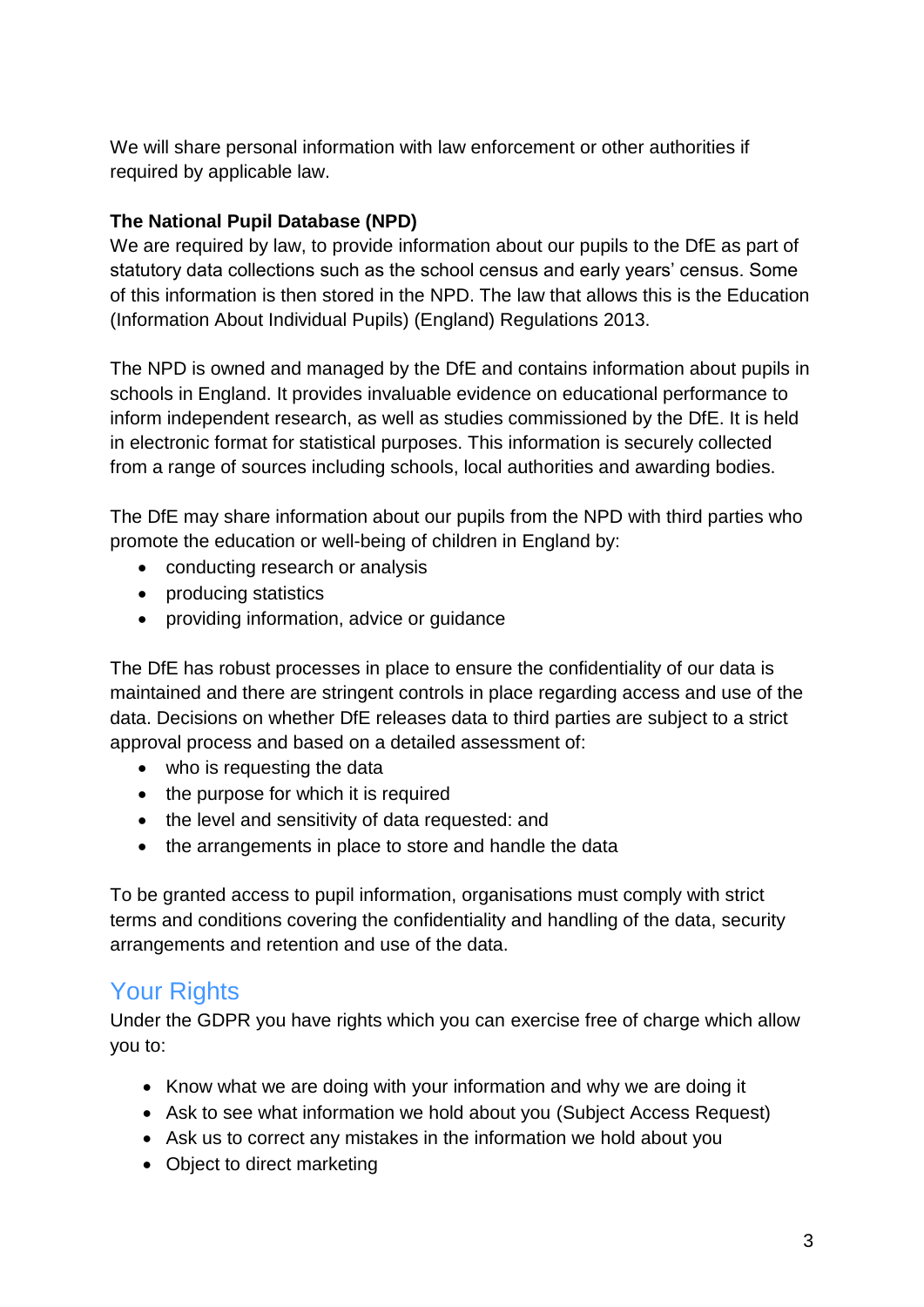- Make a complaint to the Information Commissioners Office
- Withdraw consent (if applicable)

Depending on our reason for using your information you may also be entitled to:

- Ask us to delete information we hold about you
- Have your information transferred electronically to yourself or to another organisation
- Object to decisions being made that significantly affect you
- Object to how we are using your information
- Stop us using your information in certain ways

We will always seek to comply with your request however we may be required to hold or use your information to comply with legal duties. Please note: your request may delay or prevent us delivering a service to you.

For further information about your rights, including the circumstances in which they apply, see the guidance from the UK Information Commissioners Office (ICO) on individuals' rights under the General Data Protection Regulation.

If you would like to exercise a right, please contact the Information Commissioner 03031 231113

### Keeping your personal information secure

We have appropriate security measures in place to prevent personal information from being accidentally lost, or used or accessed in an unauthorised way. We limit access to your personal information to those who have a genuine business need to know it. Those processing your information will do so only in an authorised manner and are subject to a duty of confidentiality.

We also have procedures in place to deal with any suspected data security breach. We will notify you and any applicable regulator of a suspected data security breach where we are legally required to do so.

## Who to Contact and Where to go for Further Information

Please contact Tracey Pooleman to exercise any of your rights, or if you have a complaint about why your information has been collected, how it has been used or how long we have kept it for.

If you would like to get a copy of the information about you that KCC shares with the DfE or how they use your information, please contact the Information Resilience and Transparency Team at [data.protection@kent.gov.uk.](mailto:data.protection@kent.gov.uk)

For more information about services for young children, please go to: <http://www.kent.gov.uk/education-and-children/childcare-and-pre-school> or the KCC website at [www.kent.gov.uk](http://www.kent.gov.uk/)